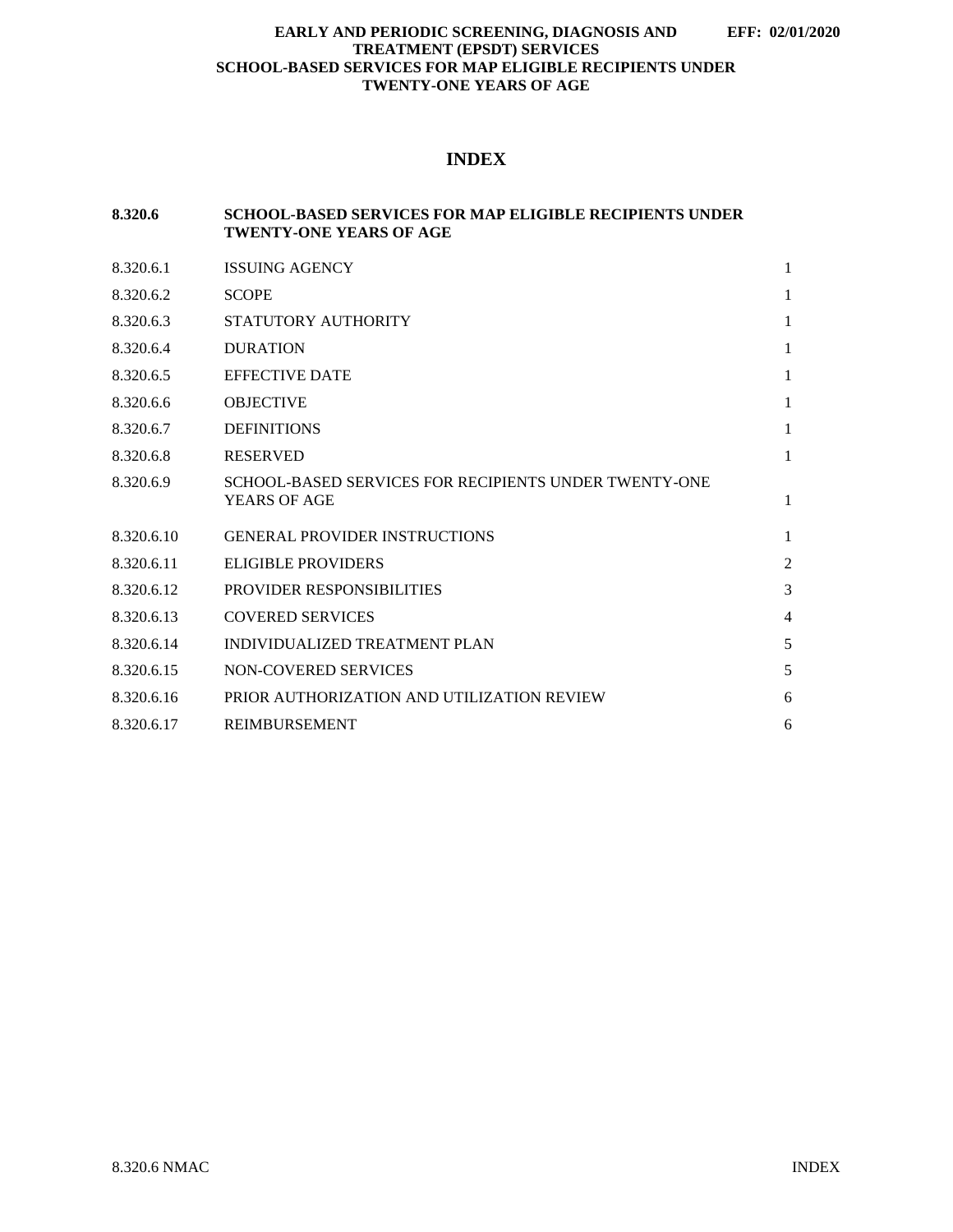**TITLE 8 SOCIAL SERVICES**

#### **CHAPTER 320 EARLY AND PERIODIC SCREENING, DIAGNOSIS AND TREATMENT (EPSDT) SERVICES PART 6 SCHOOL-BASED SERVICES FOR MAP ELIGIBLE RECIPIENTS UNDER TWENTY-ONE YEARS OF AGE**

<span id="page-1-0"></span>**8.320.6.1 ISSUING AGENCY:** New Mexico Human Services Department (HSD). [8.320.6.1 NMAC - Rp, 8.320.6.1 NMAC, 7/1/2015]

<span id="page-1-1"></span>**8.320.6.2 SCOPE:** The rule applies to the general public. [8.320.6.2 NMAC - Rp, 8.320.6.2 NMAC, 7/1/2015]

<span id="page-1-2"></span>**8.320.6.3 STATUTORY AUTHORITY:** The New Mexico medicaid program and other health care programs are administered pursuant to regulations promulgated by the federal department of health and human services under Title XIX of the Social Security Act as amended or by state statute. See Section 27-1-12 et seq NMSA 1978.

[8.320.6.3 NMAC - Rp, 8.320.6.3 NMAC, 7/1/2015]

<span id="page-1-3"></span>**8.320.6.4 DURATION:** Permanent.

[8.320.6.4 NMAC - Rp, 8.320.6.4 NMAC, 7/1/2015]

<span id="page-1-4"></span>**8.320.6.5 EFFECTIVE DATE:** July 1, 2015, unless a later date is cited at the end of a section. [8.320.6.5 NMAC - Rp, 8.320.6.5 NMAC, 7/1/2015]

<span id="page-1-5"></span>**8.320.6.6 OBJECTIVE:** The objective of these rules is to provide instruction for the service portion of the New Mexico medical assistance division's (MAD) medical assistance programs (MAP). [8.320.6.6 NMAC - Rp, 8.320.6.6 NMAC, 7/1/2015]

## <span id="page-1-6"></span>**8.320.6.7 DEFINITIONS:** [**RESERVED**]

<span id="page-1-7"></span>**8.320.6.8 [RESERVED]**

[8.320.6.8 NMAC - Rp, 8.320.6.8 NMAC, 7/1/2015; Repealed, 2/1/2020]

## <span id="page-1-8"></span>**8.320.6.9 SCHOOL-BASED SERVICES FOR RECIPIENTS UNDER TWENTY-ONE YEARS OF**

**AGE:** MAD pays for medically necessary services for a MAP eligible recipient under twenty-one years of age when the services are part of the MAP eligible recipient's (eligible recipient's) individualized education program (IEP) or an individualized family service plan (IFSP) for treatment (correction, amelioration, or prevention of deterioration) of an identified medical condition.

[8.320.6.9 NMAC - Rp, 8.320.6.9 NMAC, 7/1/2015]

<span id="page-1-9"></span>**8.320.6.10 GENERAL PROVIDER INSTRUCTIONS:** Health care to New Mexico MAP eligible recipients is furnished by a variety of providers and provider groups. The reimbursement for these services is administered by MAD. Upon approval of a provider participation agreement (PPA) by MAD or its designee, licensed practitioners, facilities and other providers of services that meet applicable requirements are eligible to be reimbursed for furnishing MAD covered services to MAP eligible recipients. A provider must be approved before submitting a claim for payment to the MAD claims processing contractors. MAD makes available on the HSD website, on other program-specific websites, or in hard copy format, information necessary to participate in health care programs administered by HSD/MAD or its authorized agents, including program rules, billing instructions, utilization review (UR) instructions, and other pertinent materials. When approved, a provider receives instruction on how to access these documents, it is the provider's responsibility to access these instructions, to understand the information provided and to comply with the requirements. The provider must contact HSD or its authorized agents to obtain answers to questions related to the material or not covered by the material. To be eligible for reimbursement, a provider must adhere to the provisions of the MAD PPA and all applicable statutes, regulations, rules, and executive orders. MAD or its selected claims processing contractor issues payment to a provider using the electronic funds transfer (EFT) only. Providers must supply necessary information in order for payment to be made. Services must be provided within the scope of the practice and licensure for each agency, each rendering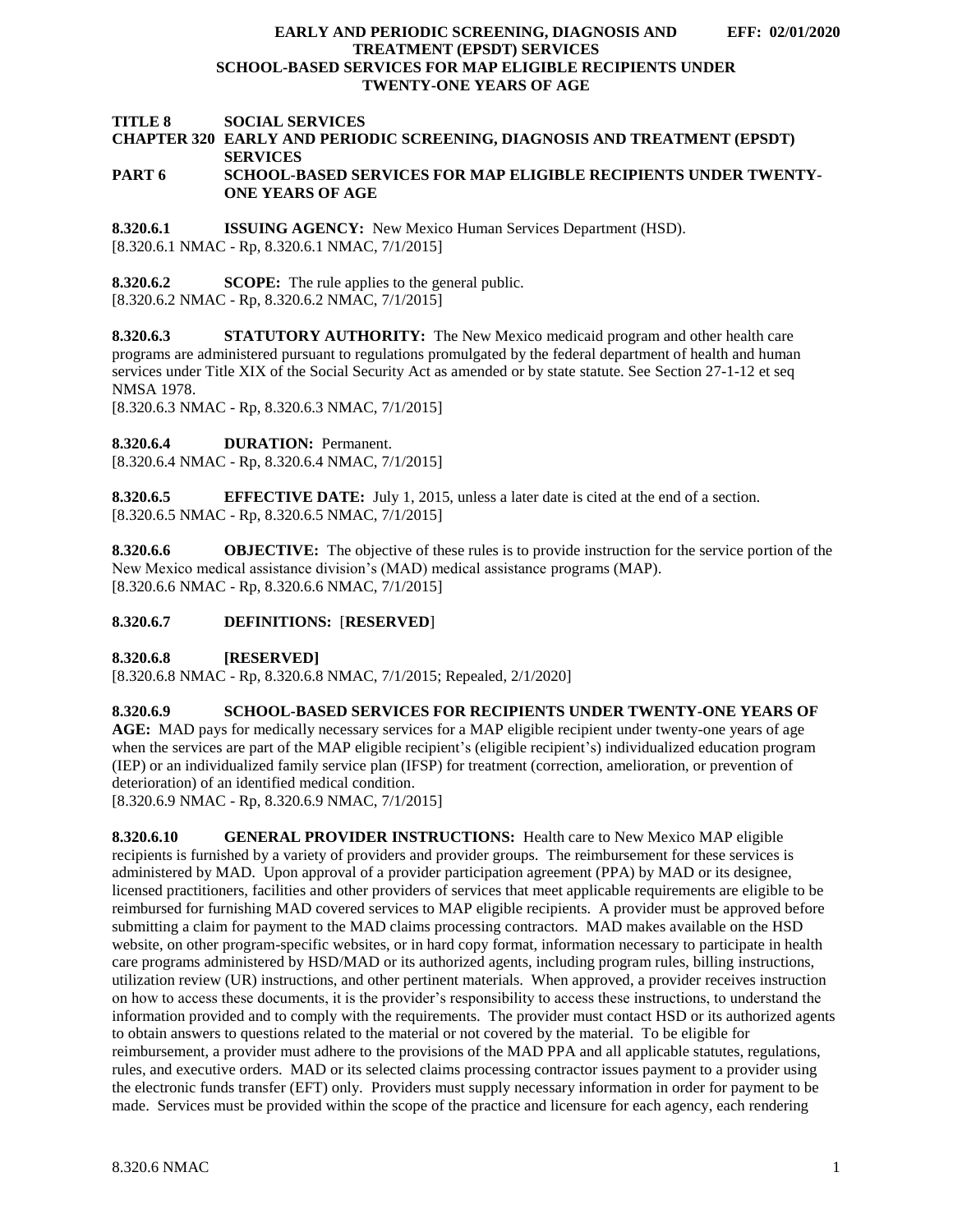provider within that agency and each individual provider. Services must be in compliance with the statutes, rules and regulations of his or her practitioner's applicable practice board and act. Providers must be eligible for reimbursement as described in 8.310.3 NMAC.

[8.320.6.10 NMAC - Rp, 8.320.6.10 NMAC, 7/1/2015]

## <span id="page-2-0"></span>**8.320.6.11 ELIGIBLE PROVIDERS:**

**A.** Upon approval of a New Mexico MAD PPA by MAD or its designee, local education agencies (LEAs), regional educational cooperatives (RECs), and other state-funded educational agencies (SFEAs) that meet specified requirements are eligible to be reimbursed for furnishing services to an eligible recipient. The LEA, REC, or other SFEA must enter into a governmental services agreement (GSA) with HSD and abide by the terms and conditions of it.

**B.** The following individual service providers must be employed by, or under contract to, the LEA, REC, or other SFEA when furnishing treatment and meet other specified qualification criteria:

- **(1)** physical therapists (PT);
- **(2)** physical therapy assistants working under the supervision of a MAD enrolled PT;
- **(3)** occupational therapists (OT);

**(4)** occupational therapy assistants working under the supervision of a MAD enrolled licensed occupational therapist;

**(5)** speech and language pathologists (SLP) and clinical fellows;

**(6)** apprentices in speech-language (ASL) working under the supervision of a MAD enrolled licensed speech therapist; supervision for those providers listed in Paragraphs (1) - (6) above must adhere to the requirements of the practitioner's applicable licensing board;

**(7)** audiologists;

**(8)** licensed nutritionists or registered dieticians;

- **(9)** case managers meeting one of the following requirements:
- **(a)** bachelor's degree in social work, counseling, psychology, nursing or a related health or social services field from an accredited institution;
	- **(b)** one year experience serving medically-at-risk children or adolescents; or
	- **(c)** a licensed registered (RN).
	- **(10)** psychologists meeting one of the following requirements:
		- **(a)** psychologists (Ph.D., Psy.D., or Ed.D.); or

**(b)** master's level practitioners licensed by the New Mexico psychologist examiners board as psychologist associates or licensed by PED as school psychologists and working under the supervision of a MAD enrolled licensed psychiatrist or a licensed psychologist (Ph.D., Psy.D., or Ed.D.) or a PED level 3 independent school psychologist, as applicable;

**(c)** supervision of psychologist associates and school psychologists must adhere to the requirements of the practitioner's applicable licensing board.

- **(11)** social work practitioners meeting one of the following requirements:
	- **(a)** licensed independent social worker (LISW); or
	- **(b)** licensed master social worker (LMSW) or licensed baccalaureate social worker

(LBSW) and working under the supervision of a MAD enrolled licensed independent social worker (LISW) or licensed psychologist (Ph.D., Psy.D., Ed.D.) or other supervisor approved by the New Mexico board of social work examiners;

**(i)** services provided by licensed master social workers (LMSW) and licensed baccalaureate social workers (LBSW) must be within the scope of their practice respectively and supervised and periodically evaluated;

**(ii)** an eligible recipient receiving services from an LMSW or LBSW must be diagnosed by the practitioner's supervisor; the diagnosis must be documented in the MAP eligible recipient's record with the signature of the supervisor.

- **(12)** licensed counselors or therapists meeting one of the following requirements:
	- **(a)** licensed professional clinical mental health counselor (LPCC); or
	- **(b)** licensed marriage and family therapist (LMFT); or

**(c)** licensed mental health counselor (LMHC) or licensed professional mental health counselor (LPC) and working under the supervision of a MAD enrolled licensed psychiatrist, a licensed psychologist (Ph.D., Psy.D., or Ed.D.), licensed professional clinical mental health counselor (LPCC), licensed marriage and family therapist (LMFT), or licensed independent social worker (LISW);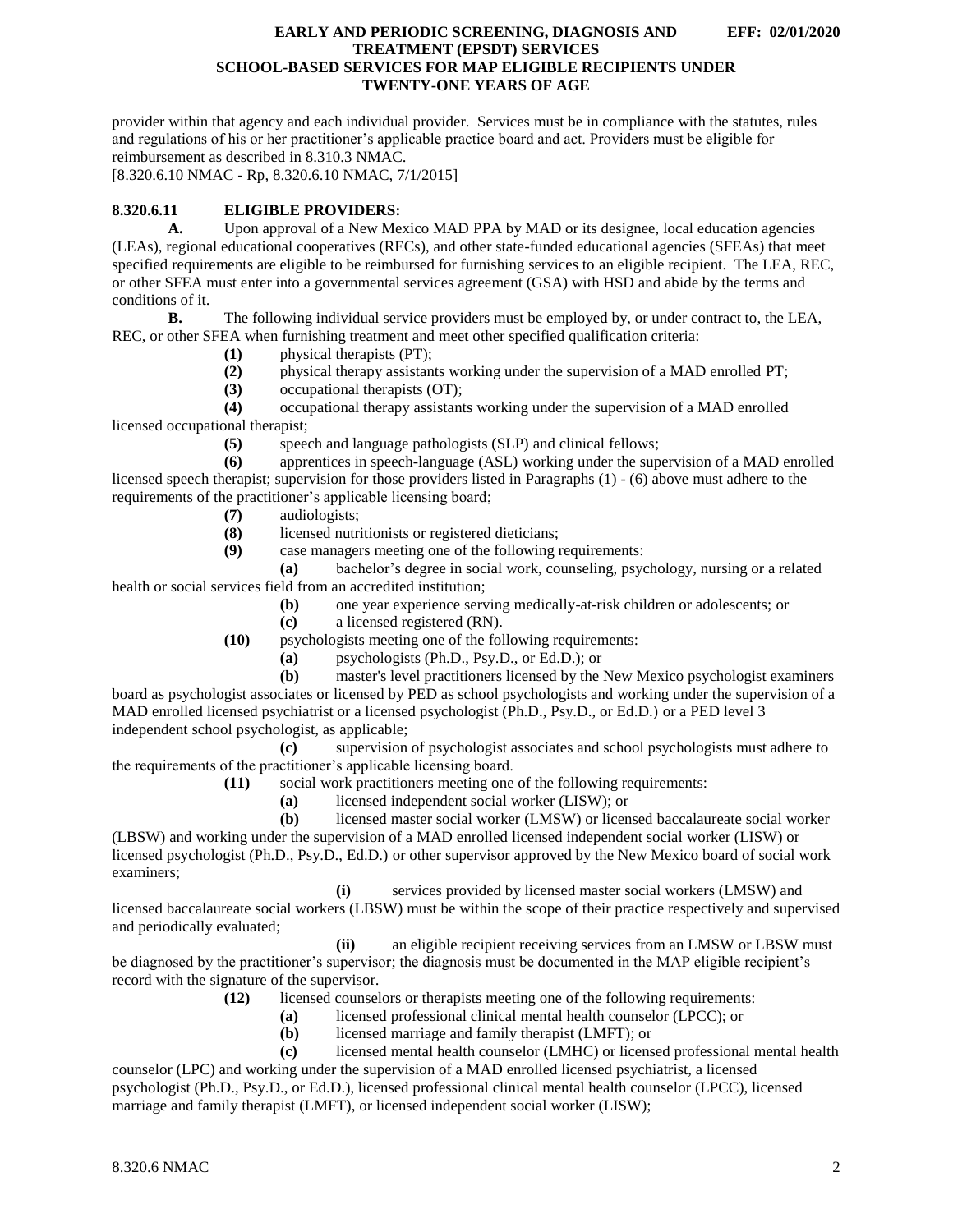<span id="page-3-1"></span>**(i)** supervision of licensed mental health counselors (LMHC) and licensed professional mental health counselors (LPC) must adhere to the requirements of the practitioner's applicable licensing board;

**(ii)** an eligible recipient receiving services from a LMHC or LPC must be diagnosed by the practitioner's supervisor; the diagnosis must be documented in the eligible recipient's record with the signature of the supervisor.

**(d)** licensed associate marriage and family therapist (LAMFT); supervision of LAMFTs must adhere to the requirements of the practitioner's applicable licensing board;

**(13)** licensed psychiatric clinical nurse specialist (CNS);

**(14)** physicians and psychiatrists licensed by the board of medical examiners.

**C.** For a LEA, REC, or other SFEA that employs a RN or a licensed practical nurse (LPN) not as a case worker, each is under the oversight of the department of health's (DOH) district health officer, as provided by state statue (Section 24-1-4 NMSA 1978). A LPN must work under the supervision of a RN who is a PED licensed school nurse.

**D.** As applicable, each provider must be licensed by the public education department (PED) when such licensure exists.

**E.** As applicable, each provider must be licensed by its specific regulation and licensing division (RLD)'s board of practice or by PED.

[8.320.6.11 NMAC - Rp, 8.320.6.11 NMAC, 7/1/2015; A, 2/1/2020]

## <span id="page-3-0"></span>**8.320.6.12 PROVIDER RESPONSIBILITIES:**

## **A. General responsibilities:**

**(1)** A provider who furnishes services to an eligible recipient must comply with all terms and conditions of his or her MAD PPA and the MAD New Mexico administrative code (NMAC) rules.

**(2)** A provider must verify that an individual is an eligible recipient at the time services are

**(3)** A provider must appoint a program liaison and backup alternate for each LEA, REC or other SFEA, who will be responsible for receiving and disbursing all communication, information and guidelines from HSD regarding the MAD school-based services program, including information on, but not limited to, direct services and administrative claiming.

#### **B. Documentation requirements:**

**(1)** A provider must maintain all records necessary to fully disclose the nature, quality, amount and medical necessity of services billed to a MAP eligible recipient who is currently receiving MAD services or has received MAD school-based services in the past that are or were part of the eligible recipient's IEP or IFSP. Payment for services billed to MAD that are not substantiated in the eligible recipient's records are subject to recoupment. Documentation must be retained for at least six years from the date of payment or until ongoing audit issues are resolved, whichever is longer; see 8.302.2 NMAC.

**(2)** For services covered under this rule, complete copies of the eligible recipient's IEP or IFSP with the individualized treatment plan (ITP) portions of the IEP or IFSP must be maintained as part of the required records. Those records must clearly indicate that the MAD school-based service is a part of the eligible recipient's IEP or IFSP.

**(3)** Documents in the MAP eligible recipient's file must include:

**(a)** the IEP with the ITP or the IFSP with the ITP;

**(b)** evaluation performed by the provider or the annual and current present level of

performance;

billed.

**(c)** annual PCP notification or documentation of a good faith effort;

**(d)** treatment notes that relate directly to the IEP or IFSP goals and objectives specific to each MAP eligible recipient; and

**(e)** billing information recorded in units of time; see 8.302.2 NMAC.

**C. Record availability:** The provider must upon request promptly furnish to HSD, the secretary of the federal department of health and human services, or the state medicaid fraud control unit any information required in this rule, including the eligible recipient and employee records, and any information regarding payments claimed by the provider furnishing services. Failure to provide records on request may result in a denial of claims. [8.320.6.12 NMAC - Rp, 8.320.6.12 NMAC, 7/1/2015]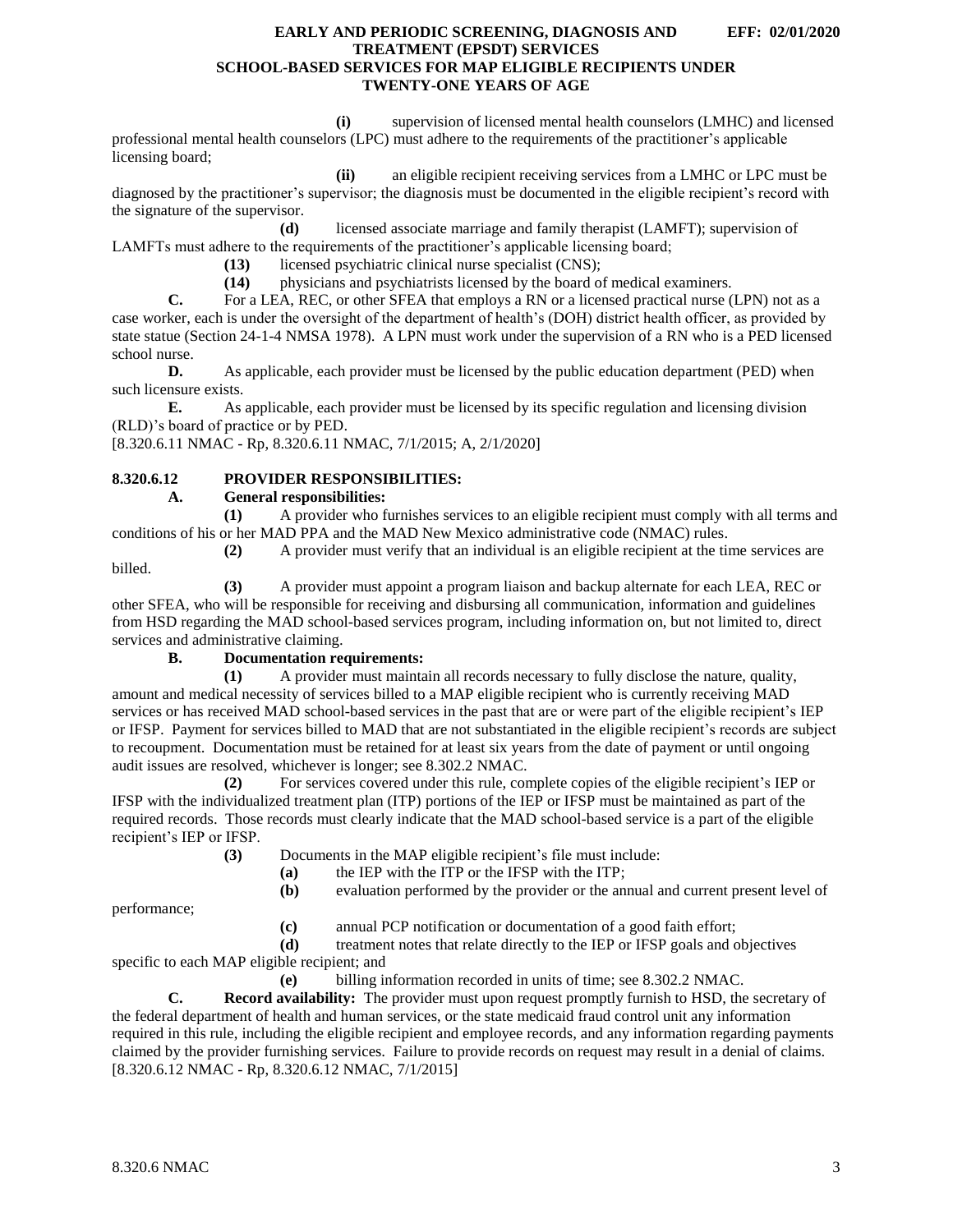# **EARLY AND PERIODIC SCREENING, DIAGNOSIS AND EFF: 02/01/2020**

# **TREATMENT (EPSDT) SERVICES SCHOOL-BASED SERVICES FOR MAP ELIGIBLE RECIPIENTS UNDER TWENTY-ONE YEARS OF AGE**

**8.320.6.13 COVERED SERVICES:** MAD covers the following services when medically necessary and rendered as part of an eligible recipient's IEP or IFSP by specified providers in school settings.

**A.** For services in Subsections A - E of 8.320.6.13 NMAC, a provider must first develop and then update the eligible recipient's present level of performance for each of his or her IEP or IFSP cycles. MAD requires the following elements be included in the provider's treatment notes:

**(1)** the specific activity provided to the MAP eligible recipient for each date of service billed;

**(2)** a description of the level of engagement and the ability of the eligible recipient for each date of service billed; and

**(3)** the outcomes of session on the impact on the eligible recipient's exceptionality for each date of service billed.

**B.** To be reimbursed for a MAD school-based service, all of the requirements in this subsection must be met.

**(1)** Services must be medically necessary and must meet the needs specified in his or her IEP or IFSP. The services must be necessary for the treatment of the eligible recipient's specific identified condition.

**(2)** The ITP portion of the IEP or IFSP must be developed in conjunction with the appropriate qualified PT, OT, SLP, audiologist, RN, or behavioral health provider listed in 8.320.6.11 NMAC.

**(3)** The LEA, REC or other SFEA must complete a MAD specified good faith effort to notify the eligible recipient's PCP of the services to be provided.

**(4)** Frequency and duration of services billed may not exceed those specified in the eligible recipient's IEP or IFSP.

**(5)** Reimbursement is made directly to the LEA, REC, or other SFEA when therapy, licensed nutritionists or registered dieticians, transportation, case manager, or nurse providers furnish services under contract to the LEA, REC, or other SFEA.

**C. Therapy services:** MAD covers physical, occupational, audiological and speech evaluations, and therapy required for treatment of an identified medical condition that is part of an eligible recipient's ITP.

**D. Nutritional assessment and counseling:** MAD covers nutritional assessment and counseling when rendered by a licensed nutritionist or dietician for an eligible recipient who has been referred for a nutritional need when part of his or her ITP. A nutritional assessment consists of an evaluation of the nutritional needs of the eligible recipient based upon appropriate biochemical, anthropometric, physical, and dietary data, including a recommendation for appropriate nutritional intake.

**E. Transportation services:** MAD covers transportation services for an eligible recipient who must travel from his or her school to receive a covered service from a MAD provider when the service is unavailable in the school setting and when the service is medically necessary and are part of the eligible recipient's IEP or IFSP; see 8.324.7 NMAC. MAD covers transportation to and from the school on the date a medically necessary MAD school-based service is rendered in the school setting for an eligible recipient who has a disability.

**(1)** MAD school-based services are billed on the specific day on which transportation is rendered and are part of the ITP portion of his or her IEP or IFSP.

**(2)** The eligible recipient requires transportation in a vehicle adapted to serve his or her needs that are part of the ITP portion of his or her IEP or IFSP.

**(3)** Transportation occurs in a modified school bus for disabled students.

**F. Case management:** MAD covers school-based case management services rendered in school settings to an eligible recipient who is medically at risk when these services are part of the eligible recipient's ITP of his or her IEP or IFSP. Medically at risk refers to an eligible recipient who has a diagnosed physical condition which has high probability of impairing cognitive, emotional, neurological, social, or physical development.

**(1)** The service is developed in conjunction with a qualified case manager.

**(2)** MAD covers the following school-based case management services.

**(a)** The assessment of the eligible recipient's medical, social and functional abilities at least every six months, unless more frequent reassessment is indicated by the eligible recipient's condition.

**(b)** The development and implementation of a comprehensive case management plan of care that helps the eligible recipient retain or achieve the maximum degree of independence.

**(c)** The mobilization of the use of natural helping networks, such as family members, church members, community organizations, support groups, friends, and the school, if the eligible recipient is able to attend.

**(d)** Coordination and monitoring of the delivery of services, evaluation of the effectiveness and quality of the services, and revision of the case management plan of care as necessary.

**(e)** All services must be delivered to be eligible for MAD reimbursement.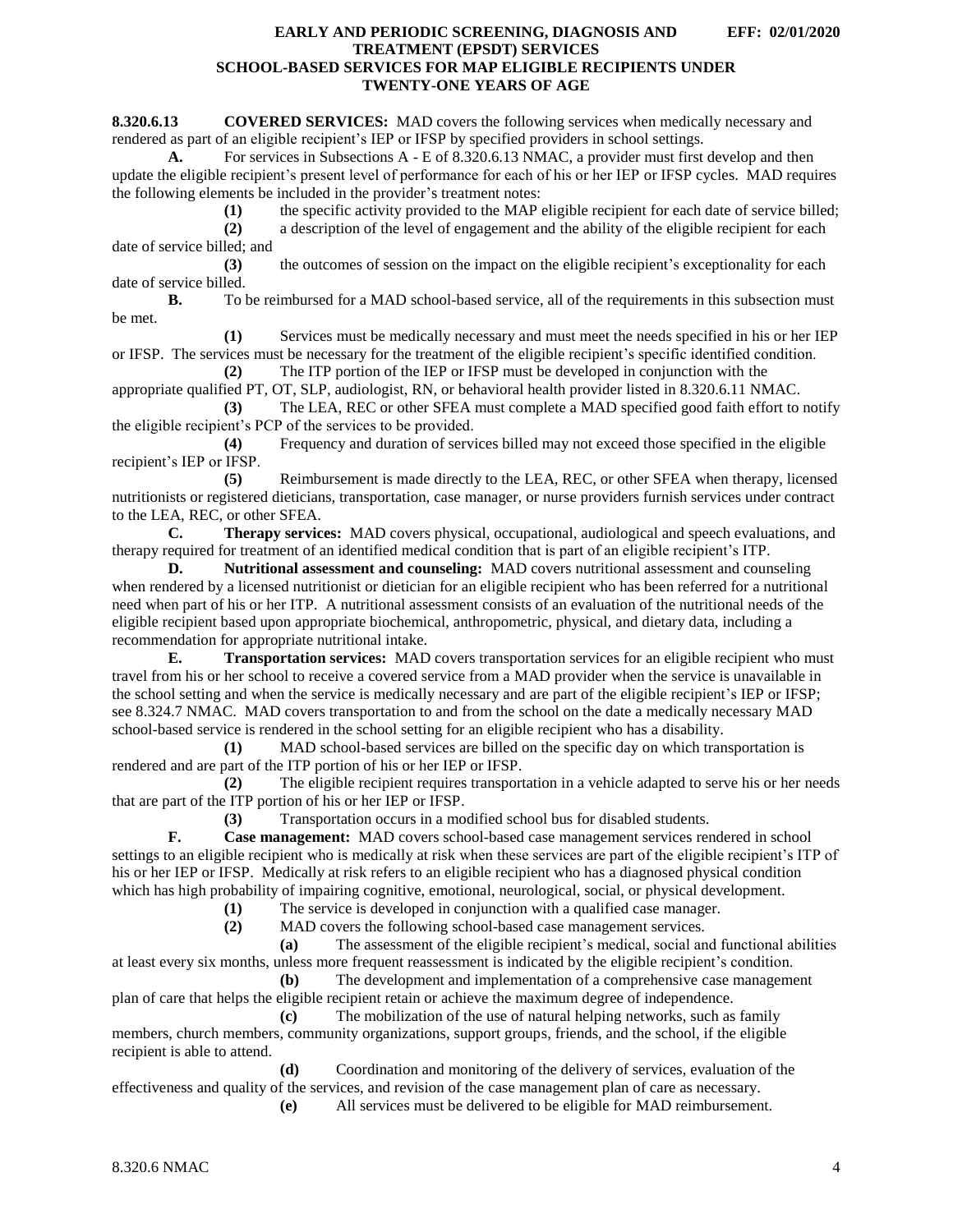**(3)** An eligible recipient has the freedom to choose a case management service provider. MAD will pay for only *one* case management provider to furnish services to an eligible recipient at any given time period. If an eligible recipient has a case manager or chooses to use a case manager who is not employed or under contract to the LEA, REC or other SFEA, the LEA, REC or other SFEA must coordinate with the case manager in the development of the eligible recipient's ITP.

**G. Nursing:** MAD covers certain nursing services required for treatment of a diagnosed medical condition that qualifies an eligible recipient for an IEP or IFSP when provided by a licensed RN or LPN. Nursing services require professional nursing expertise and are provided by a licensed RN or a LPN and must be provided in accordance with the New Mexico Nursing Practice Act and must be a covered MAD service.

**H. Behavioral health services:** MAD covers counseling, evaluation and therapy required for treatment of an identified behavioral health condition that is part of an eligible recipient's ITP.

**I. Telemedicine services:** MAD covers school-based services provided via telemedicine; see 8.310.2 NMAC.

**J. Administrative activities**: MAD covers the cost of certain administrative activities that directly support efforts to provide health-related services to a MAP eligible recipient with special education and health care needs. These administrative activities include, but are not limited to, providing information about MAD services and how to access them; facilitating the eligibility determination process; assisting in obtaining transportation and translation services when necessary to receive health care services; making referrals for MAD reimbursable services; and coordinating and monitoring MAD covered medical services.

**(1)** Payment for an allowable administrative activity is contingent upon the following:

**(a)** the LEA, REC or other SFEA must complete a MAD PPA to become an approved school-based health services provider;

**(b)** the LEA, REC or other SFEA must enter into a GSA with HSD and agree to abide by the terms and conditions of the GSA;

**(c)** the LEA, REC or other SFEA must submit claims for allowable administrative activities in accordance with federal and state regulations, rules and guidelines.

**(2)** A provider or contractor coordination with the school or contractor or in consultation with principals, school counselors, or teachers are not billable as a service by the provider. The provider must consult with the school to determine if the school will include such activities in its contract with the provider or contractor. The school may not bill MAD separately for these services but can include the costs as administrative costs.

**(3)** Administrative claiming is subject to compliance reviews and audits conducted by HSD, the state medicaid fraud control unit and the Centers for Medicare and Medicaid Services (CMS). By signing the MAD PPA, the LEA, REC or other SFEA agrees to cooperate fully with HSD, the state medicaid fraud control unit and CMS in the performance of all reviews and audits and further agrees to comply with all review and audit requirements.

[8.320.6.13 NMAC - Rp, 8.320.6.13 NMAC, 7/1/2015; A, 2/1/2020]

#### <span id="page-5-0"></span>**8.320.6.14 INDIVIDUALIZED TREATMENT PLAN:**

- **A.** The ITP must specify:
	- **(1)** the eligible recipient's objectives and goals; and
	- **(2)** the duration, the frequency of the service for the eligible recipient.

**B.** The plan is developed by the LEA, REC or other SFEA in conjunction with the eligible recipient, his or her family, and applicable service providers.

**C.** The ITP is a plan of care agreed upon by the eligible recipient, his or her parents or legal guardians, the evaluating therapists, the IEP or IFSP committee, and the eligible recipient's teacher, all of whom are included in the IEP or IFSP. The ITP utilizes the eligible recipient's health history, medical and educational evaluations and recommendations by the PCP and other medical providers, as applicable. If medical needs are identified in the IEP or IFSP, the medical portion of the IEP or IFSP is the eligible recipient's ITP. The ITP must be incorporated into the IEP or IFSP.

[8.320.6.14 NMAC - Rp, 8.320.6.14 NMAC, 7/1/2015]

<span id="page-5-1"></span>**8.320.6.15 NON-COVERED SERVICES:** MAD school-based services billed in school settings are subject to the limitations and coverage restrictions that exist for other MAD services; see 8.301.3 NMAC. MAD does not cover the following services.

**A.** Services classified as educational.